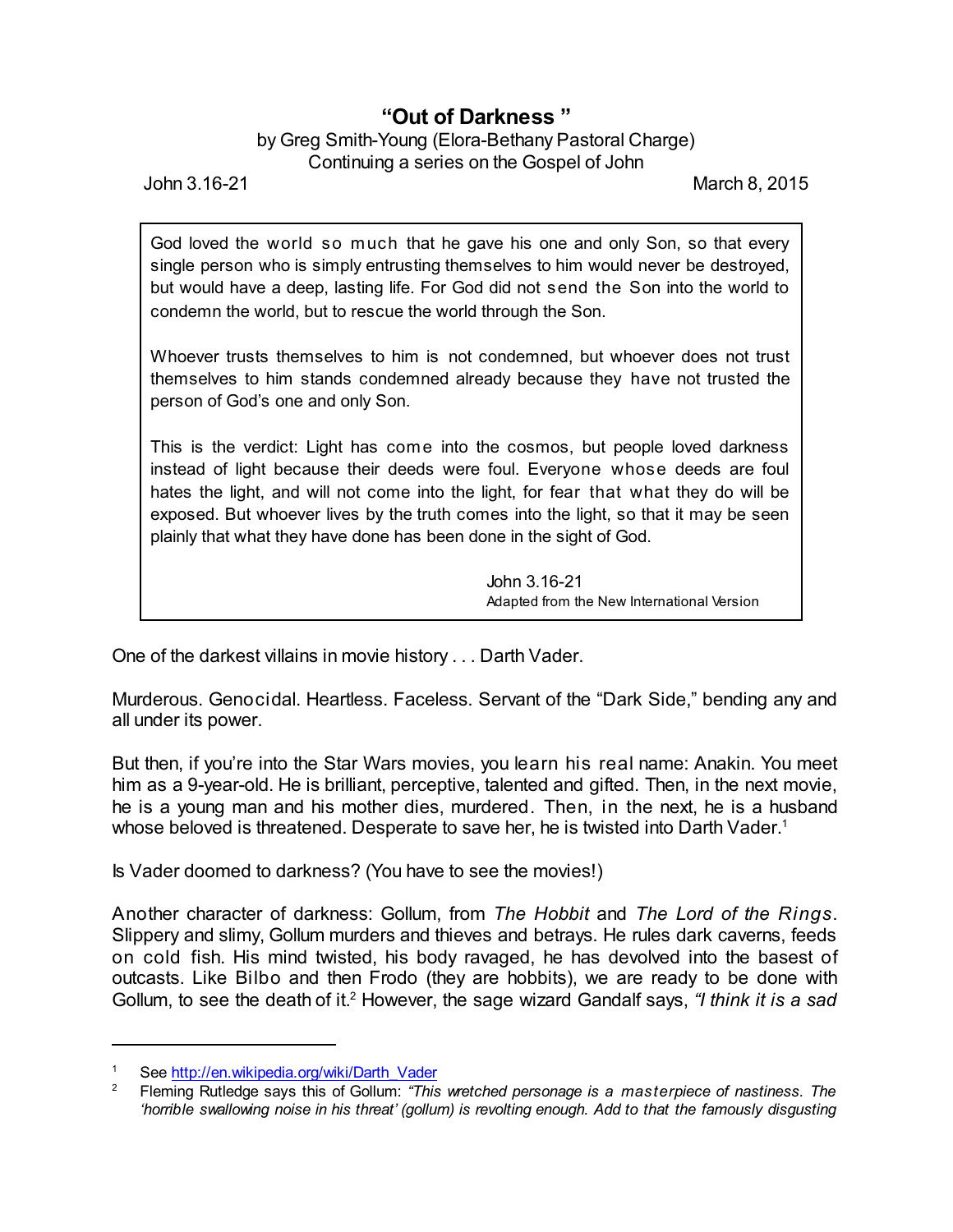*story, and it could have happened to others, even to some hobbits I have known." <sup>3</sup>* We are grasped with *"a sudden understanding, a pity mixed with horror." <sup>4</sup>* Gollum might be me! Is Gollum doomed to darkness? (See the movies or, better, read the books!)

II

Nicodemus came to Jesus in the darkness. He had heard and seen enough to know God was clearly at work in Jesus. So he dropped in to say so. What Jesus wanted Nicodemus to see, however, was that God wanted to do work within him.

We've listened in on their conversation, these past few weeks, and we have seen what God wants to do in us too. It is what God has already been doing in us, because the Spirit is working long before we realize. Also, what God will be doing. We cannot predict how. For as with the wind, God the Spirit moves in ways we cannot program nor capture. Just be ready to be surprised. And trust.

In their conversation—Jesus and Nicodemus—we have seen that all of us, even the most religious (Nicodemus), we all need New Birth. We need a new beginning to us, a new making of us. A new birthing, this time by God.

We have seen that God the Spirit gives this New Birth: converting us, changing our direction from death to life.

We have seen the place where our New Birth was conceived. It was a cross. Jesus, God the Son, hoisted himself up and broke the power of Evil and its mutant offspring, Sin and Death. So the renewing and healing and merciful restoration of all the cosmos could begin.

We have seen that trust, the miracle of simply entrusting ourselves to Jesus, brings us into this New Birth. From the darkness.

III

What darkness are we talking about? ISIS? That's darkness. Child pornography, darkness. Death camps. Torture. Brutality. All darkness. And we can go on and on.

Notice, though, that none of that is me. You neither. I like it that way. I like darkness kept comfortably "out there." Darkness is Darth Vader! Darkness is Gollom!

*baby-talk that he addresses to himself and the slimy, dark unpleasantness of his person, and we have before us a memorably creepy character. Indeed, Gollum is so loathsome that we might well hope to be rid of him. Thereby hangs a large part of our tale."* The Battle for Middle-earth: Tolkien's Divine Design in The Lord of the Rings (Grand Rapids: Eerdmans, 2004), 26.

<sup>&</sup>lt;sup>3</sup> J. R. R. Tolkien, The Lord of the Rings: The Fellowship of the Ring Harper Collins edition. (London: George Allen & Unwin, 1954), 71.

<sup>&</sup>lt;sup>4</sup> This is Bilbo Baggins' reaction when he first meets Gollum in the cave under the Misty Mountains. J. R. R. Tolkien, The Hobbit, Collins Modern Classic edition. (London: George Allen & Unwin, 1937), 112.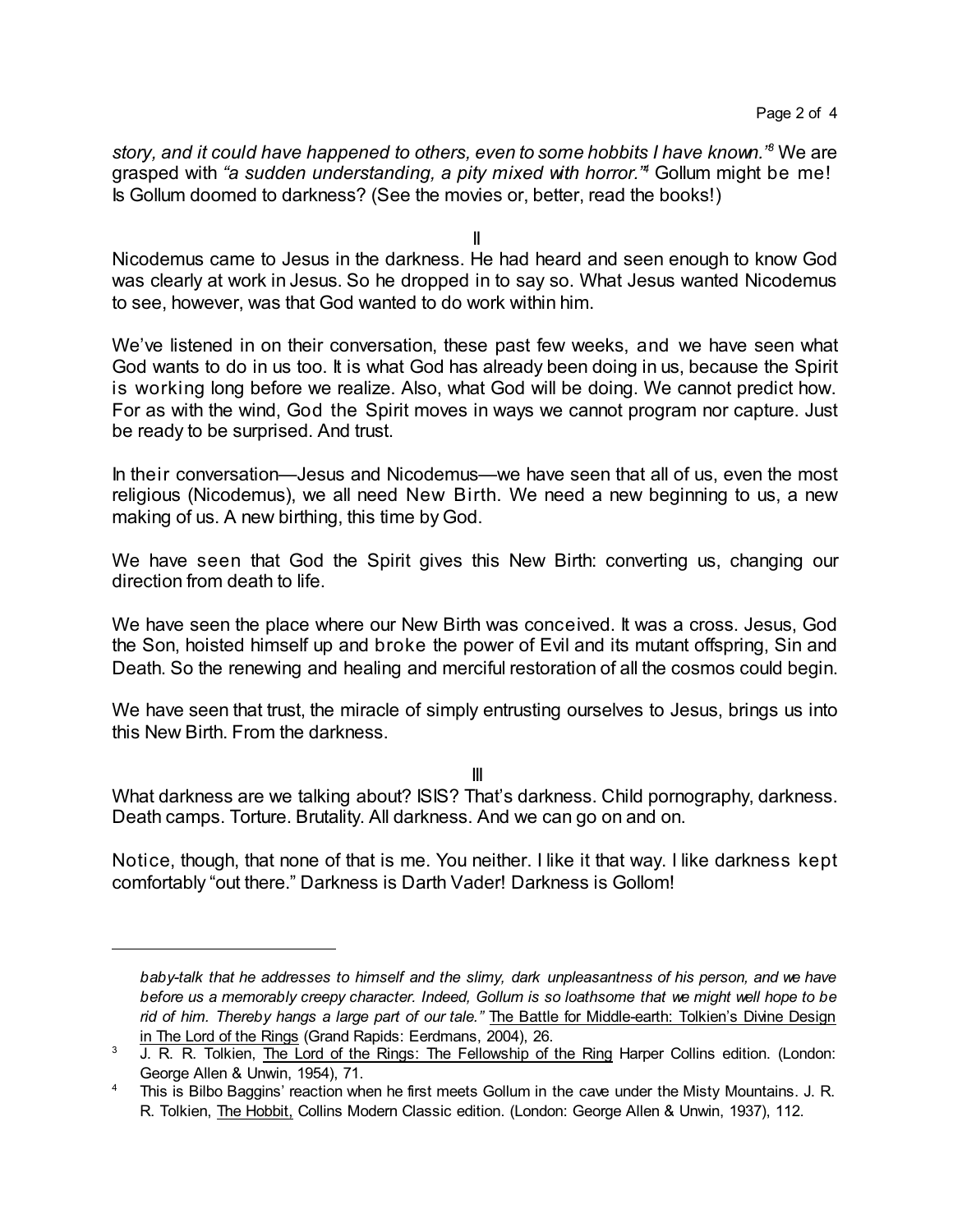Except, I know better. I know myself better. I know others, including (sorry) many of you. We are well-qualified and well-practised at messing stuff up. Other people's stuff. Our stuff. We make a mess of promises, relationships, hearts, trusts. Sometimes by accident; everyone makes mistakes. Too often, though, we make messes on purpose. We don't simply get things wrong, we purposefully do wrong.

It doesn't have to make sense. When I was a kid, do you know what we'd do when someone got a nice, new, clean, white pair of sneakers? They would proudly wear them to school. We'd scuff them up. Grind dirt into them with the souls of our sneakers, which were once nice, new, clean and white until other kids messed them up. What goes around, keeps going around. No reason. Just to mess someone up.

That's darkness. Not a lot. Small. Multiply it, though, by thousands, millions, billions. Give us real power. We get lots of darkness.

Where do we get this from? Are we born with it? Do we learn it? Does it matter? It's there! Each of us lives out darkness our own way. Many of us keep a lot of it inside, but it's still there. Darkness.

Of course, there is so much more to us than that darkness. Still, the darkness does so much damage.

 $N$ 

All that damage has consequences. We all live with those consequences. That's the judgement. The judgement is that we live in darkness, and do darkness, and inflict darkness, and it is destroying us. We are destroying one another, beloved creations of God. We are destroying the creation which God made us to tend and steward. Darkness and destruction . . . that's the diagnosis.

I'd rather not hear it. I like to keep my darkness well-hidden, even from myself. Try to shine a light on it, and I'll run away. But when you run from the light, where do you end up? More darkness.

The Greek word used here for "judgement" or "condemnation" is *krisis*. Crisis! A crisis is a time of urgency. *Krisis* means a point of decision, a verdict. <sup>5</sup> Something must be done.

As we've walked through John's Gospel, we've heard about darkness before. And light. *The light shines in the darkness, and the darkness has not overpowered it. The true light, which gives light to everyone, was coming into the cosmos.*<sup>6</sup>

That's the crisis. Not only that we are in darkness, but that the Light whom darkness cannot

<sup>5</sup> [www.perseus.tufts.edu/hopper/text?doc=Perseus%3Atext%3A1999.04.0058%3Aalphabetic+letter%3](http://www.perseus.tufts.edu/hopper/text?doc=Perseus%3Atext%3A1999.04.0058%3Aalphabetic+letter%3D*k%3Aentry+group%3D51%3Aentry%3Dkri%2Fsis%20) [D\\*k%3Aentry+group%3D51%3Aentry%3Dkri%2Fsis](http://www.perseus.tufts.edu/hopper/text?doc=Perseus%3Atext%3A1999.04.0058%3Aalphabetic+letter%3D*k%3Aentry+group%3D51%3Aentry%3Dkri%2Fsis%20)

 $6$  John 1:5,9.